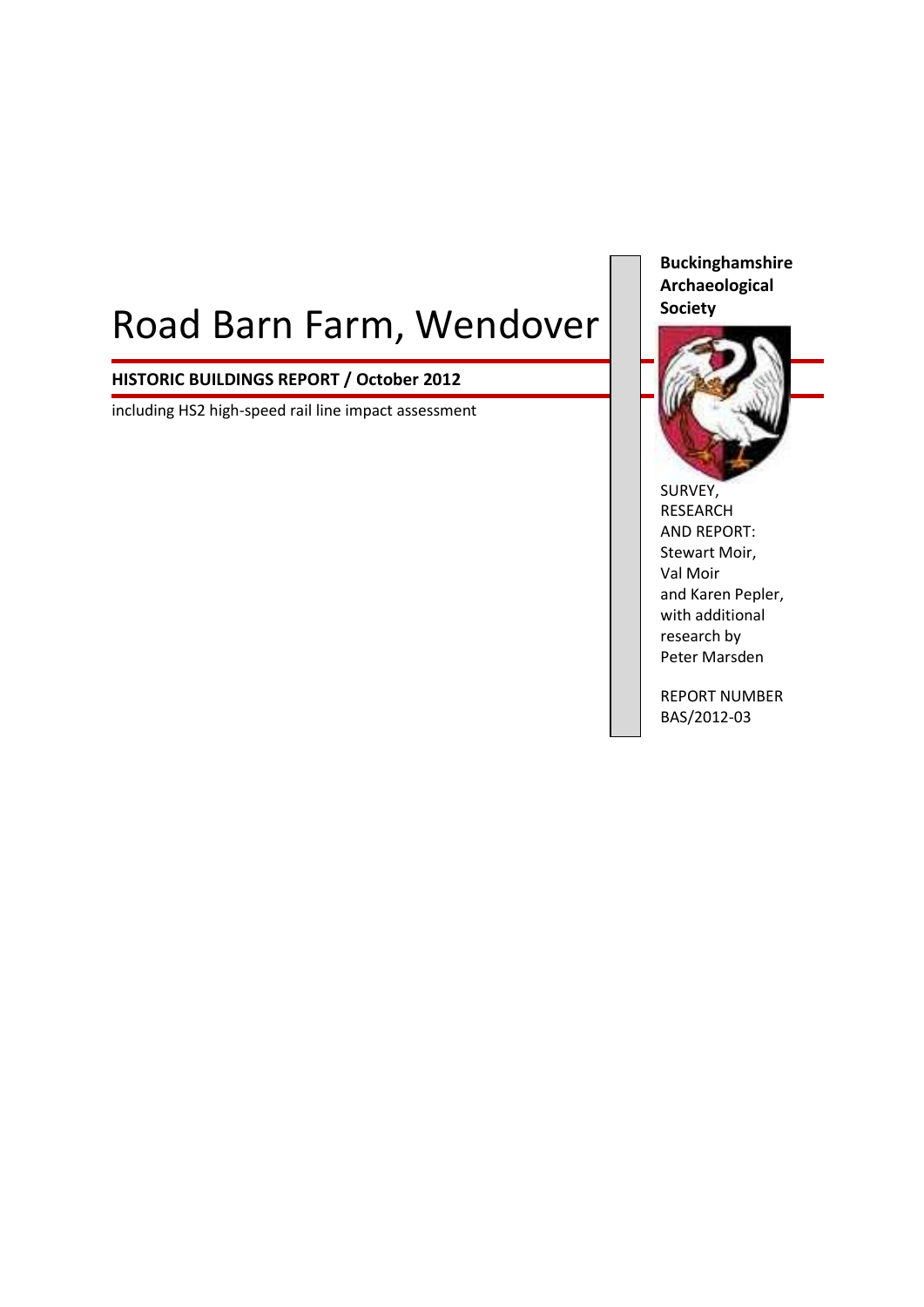This report has been produced by the **Buckinghamshire Archaeological Society**



County Museum, Church Street, Aylesbury, Buckinghamshire HP20 2QP

Website: www.bucksas.org.uk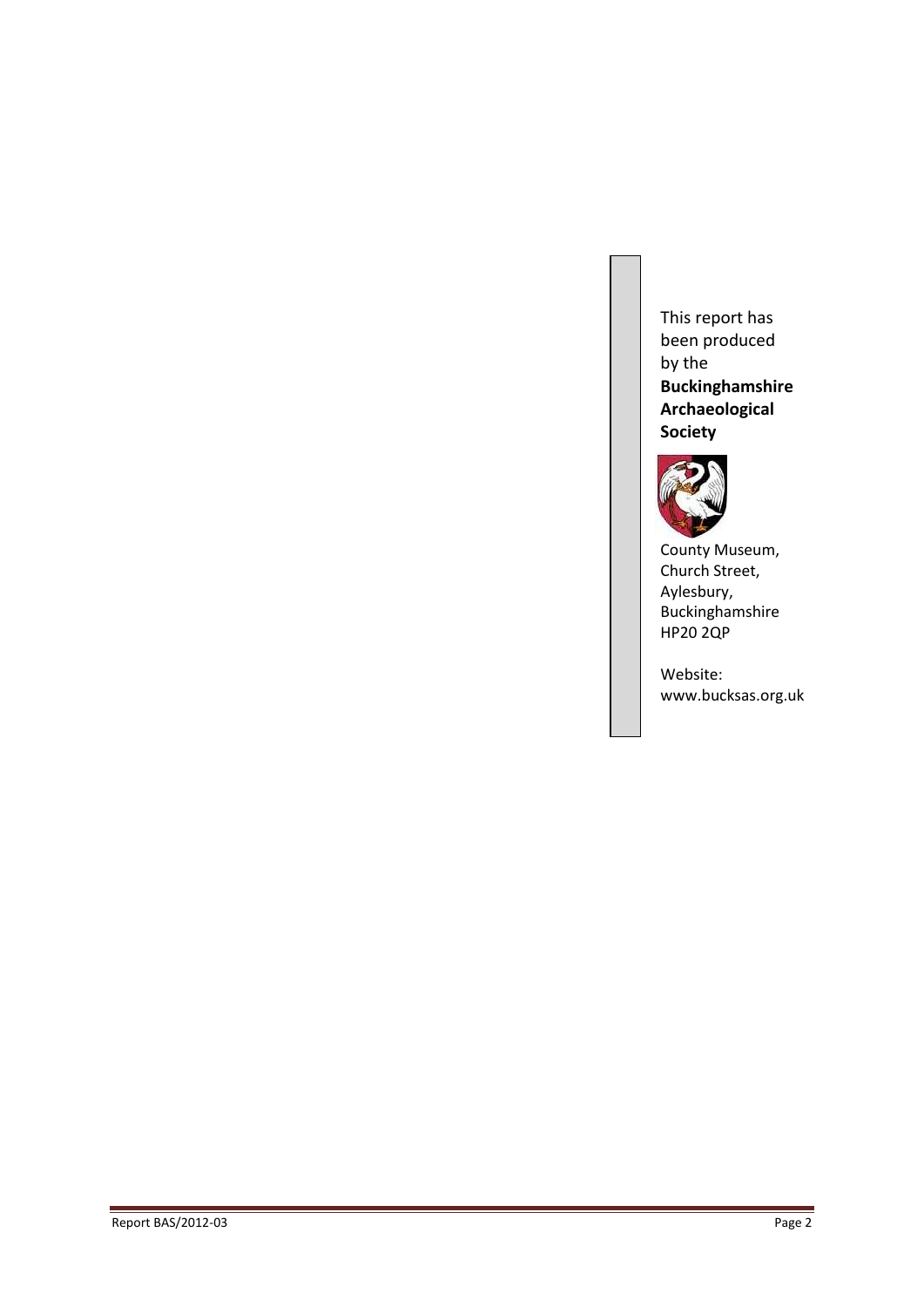# Road Barn Farm, Wendover



Buckinghamshire Archaeological Society

# **HISTORIC BUILDINGS REPORT / October 2012**

Compiled from field survey notes and documentary research in August and September 2012 by Stewart Moir, Val Moir and Karen Pepler, with additional research by Peter Marsden. Photographs by Karen Pepler. This is report number BAS/ 2012-03.



Figure 1: The roadside gable end of stable and hayloft  $\qquad$  Figure 2: The farmhouse



# **1. THE SITE**

## **1.1. Geographical location**

Road Barn Farm is one mile from Wendover in Buckinghamshire, directly beside the main road from Wendover south towards Great Missenden (A413).<sup>1</sup> The farm and its fields are within the Chilterns Area of Outstanding Natural Beauty at Ordnance Survey Grid reference SP 87511 06312.

## **1.2. Historic context**

None of the farm's buildings is Listed by English Heritage, but they stand within a historic landscape which dates back at least 3000 years. Road Barn Farm is less than a mile from the Late Bronze Age hillfort on Boddington Hill and the Iron Age earthworks of Grim's Ditch. In the medieval period its fields lay within the open fields of Wendover. The farm is two miles from the 16th-century manor house of Chequers (country home of the prime minister) and in the 19th century was part of the Halton estate of the banker Alfred de Rothschild.<sup>2</sup>

## **2. THE SURVEY**

## **2.1. Type of survey**

The survey of Road Barn Farm was carried out by three members of the Buckinghamshire Archaeological Society's Historic Buildings Group in September 2012 at the request of Mr Vic Rance. Mr Rance's father had owned the farm until his recent death and his mother was still living in the farmhouse.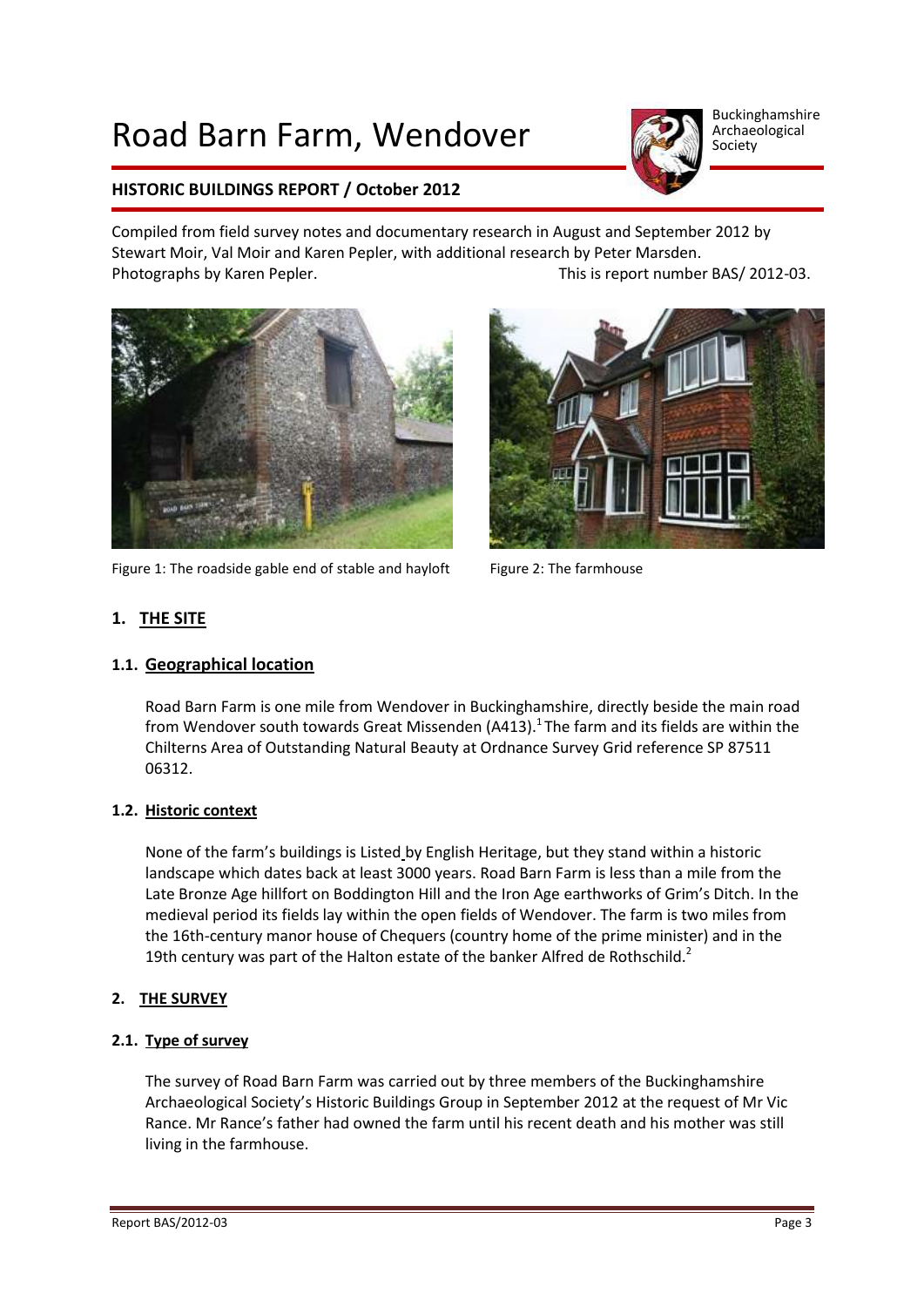The aim of the survey was to establish the age and historic value of the farm in the light of the HS2 high-speed rail plans (see 2.2 below). This was done by inspection and making a photographic record within limits imposed by the current state of the buildings. At the time of the visit, the farmyard was much overgrown and the buildings heavily used for storage. No measurements were taken.

This visit to the site was followed by documentary research into the history of the farm and its immediate surroundings.

## **2.2. HS2: The high-speed rail line plans**

The revised route of the proposed HS2 high-speed rail line between London and Birmingham, defined in January 2012, shows the line passing directly through Road Barn Farm in order to cross the A413 main road on a viaduct.<sup>3</sup> Under the plans current at the time of this survey (September 2012) it is expected that all of the farm buildings would be demolished to make way for the line.



Figure 3: Part of the map issued by HS2 Limited in January 2012 showing (centre) Road Barn Farm directly under the planned high-speed line. The roundabout (top left) is on the southern edge of Wendover.

## 3. **SUMMARY**

Survey and documentary evidence indicate that Road Barn Farm was built in response to the opportunities offered by the building of the turnpike road after 1751 and the enclosure of Wendover's medieval open fields in 1795. The farm site is embedded in local history.

The farm's proposed demolition to make way for the HS2 high-speed rail line would be a damaging loss to the historic environment. If HS2 is to go ahead as planned, a full site and buildings survey is essential, including an archaeological survey to confirm or deny the existence of an earlier farmhouse on the site.

## **4. FINDINGS**

## **4.1. The Farmhouse**

The farmhouse at Road Barn Farm faces south-west on to the A413 Wendover-to-Missenden road. It is built of red brick, two storeys and an attic, with a symmetrical front elevation (figure 2). On each side of a central open porch with gabled, tiled roof are two canted bays rising through two storeys. These Figure 4: The farmhouses's north gable end.

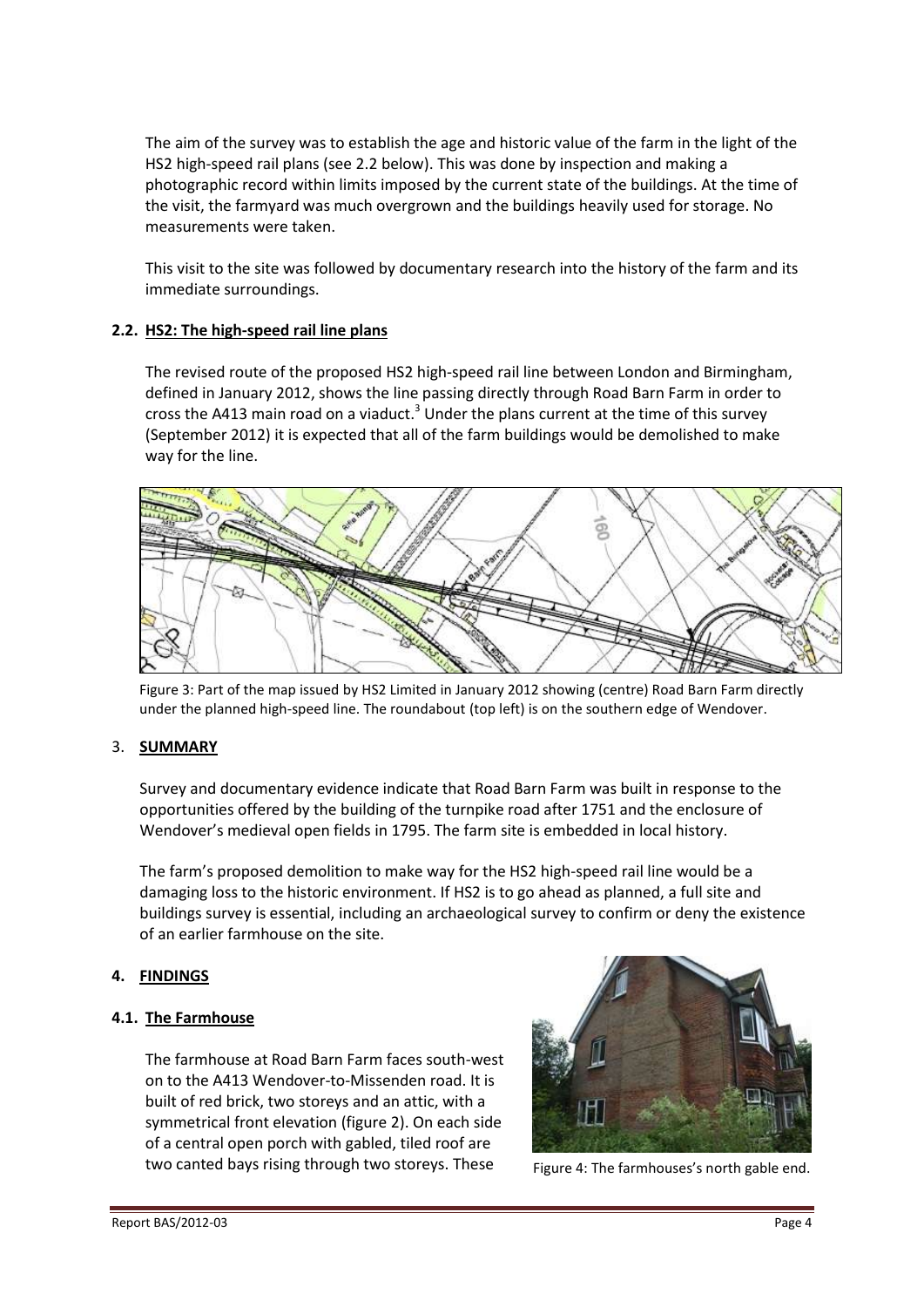carry bay windows at both ground and first floor levels. The bays are hung with red, decorative tiles under front-facing gables.

The roof is of red tiles, with end gables to side elevations and twin external chimney stacks (figure 4). A single-storey lean-to on the rear elevation houses a former earth closet, now long disused (figure 5). In the utility room in the main house is a hand-operated cast-iron water pump which previously provided the building's water supply. There is a large cellar.

The house was built by Joseph Rance in 1901. $<sup>4</sup>$ </sup> Apart from the updating of water supply and waste systems, the building has been little changed.

## **4.2. The Barn**

The threshing barn (figure 6) is clearly older than the farmhouse. It stands at a right-angle to the road, timber-framed under a pitched roof of old red clay tiles. The walls are clad with timber weatherboarding above a high brick plinth (figure 7). It has wide doors which open north through to south. It has clearly seen many alterations and adaptations over the years and is still used for storing hay.

The main timber frame is a strutted-purlin roof truss, commonly used in agricultural buildings through many centuries (figure 8). The tie beams are connected to wall plates and posts using tie-beam lap dovetail assemblies with S-shaped curved braces below the main beam (figure 9).

# **4.3. The Stable**

The stable is of two storeys, including a hayloft (figure 1). It is of brick-and-flint construction, typical of the Chilterns, under a low-pitched slate roof. The original hay manger remains attached inside the north wall.

## **4.4. Other agricultural buildings**

A range of open-sided cart or animal shelters abut the stable to the south and run parallel to the road. This too is of brick-and-flint, with a low-pitched slate roof that was rebuilt in the 1980s. Beyond this are the derelict remains of a two-storey granary. There is also some 20th-century garaging.



Figure 5 : Rear elevation, with the lean-to.



Figure 6 : The barn in overgrown farmyard.



Figure 7 : The barn's high brick plinth.



Figure 8 :Barn interior with roof truss.



Figure 9 :Close-up of S-shaped brace in barn.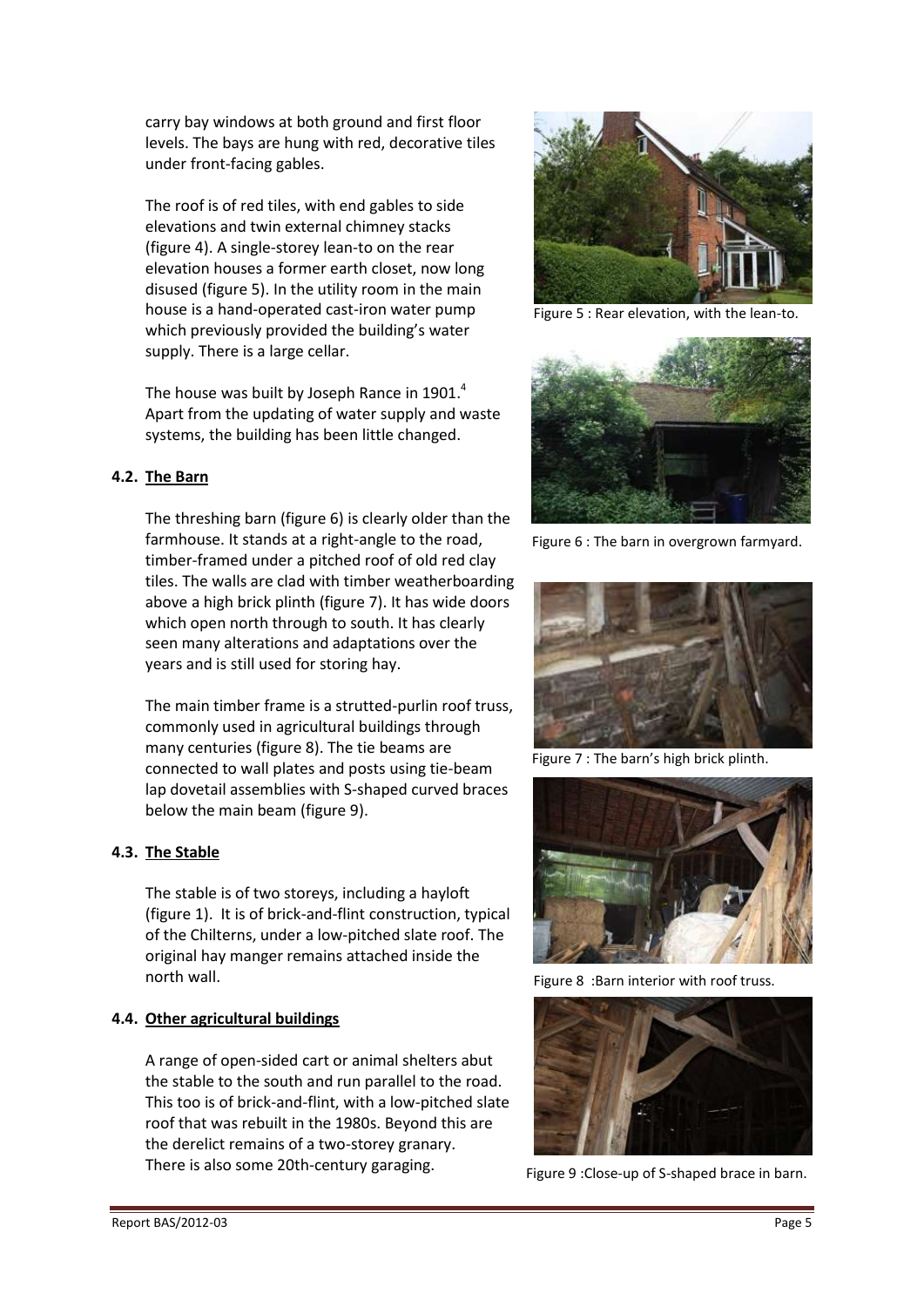#### **4.5. Dating the farm buildings**

The family believe that the barn dates from around 1780 and the other farm buildings from around 1800.<sup>5</sup> Our survey would tend to confirm these dates, which concur with documentary evidence (see section 5 below).

#### **4.6. The setting and surrounding landscape**

The buildings are set back about 20ft from the road behind a grass verge. The farmhouse has a small front garden and a larger plot at the back. The main entrance to the farm is a gateway to a track which leads between the farmhouse and barn to a much-overgrown farmyard. The farm is surrounded by its former fields.

## **5. DOCUMENTARY EVIDENCE**

## **5.1. Dame Mary Wooley's Estate 1620**

A map of the estate of Dame Mary Wooley of Wendover, dated 1620,<sup>6</sup> shows that the area now occupied by Road Barn Farm was then part of the South Field of the village, a common open field. Until the parish of Wendover was enclosed in 1795<sup>7</sup> this would have been cultivated as ridge-and-furrow strips following the medieval system where individual villagers held small, narrow strips of roughly half an acre.

(The present farmhouse, when built in 1901, was originally named Southfields House – indicating that its first owner, Joseph Rance, knew something of the history of the area.)

## **5.2. The building of the turnpike 1751**

The name 'Road Barn Farm' implies a direct link between the farm and the road by which it stands. It also implies that the 'Road Barn' was in place before it became a farm in its own right.

The settlement name 'Little London', a mile and a half south of Wendover, suggests that the early road south towards Missenden – and eventually London – took the line that is today Smalldean Lane, passing through Little London and continuing southwards. At its closest this

passes 350 metres from Road Barn Farm – which is not close enough to give the barn its name.

Today's A413, taking a direct line and passing the farm, was built as a turnpike road in the years after 1751. That year the Wendover and Oak Lane Turnpike Trust was set up by Act of Parliament and started work.<sup>8</sup> It seems likely that 'the Road Barn' would have been built to take advantage of the new turnpike road sometime after 1751. This concurs with the survey evidence for the barn.

The survey for Thomas Jeffreys' map of Buckinghamshire in 1766-68 shows no buildings on the site, but that done in 1825 for Bryant shows three (figure 10).<sup>9</sup> This suggests that 'Road Barn Farm' grew around the previously existing



Figure 10 : A section from Bryants map of 1825 showing the farm buildings, unnamed (centre, above the word 'Tenements').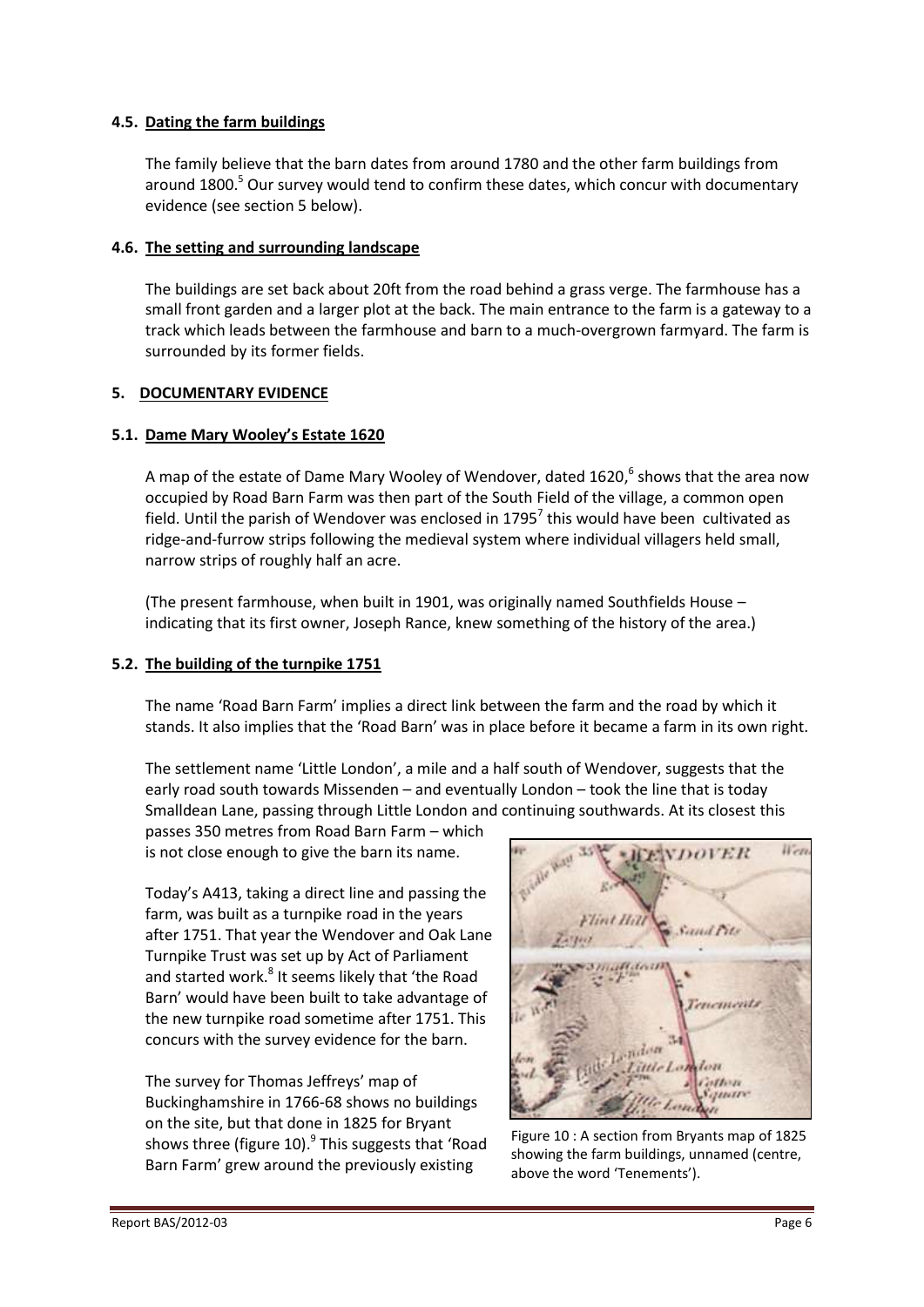barn to take the opportunity offered by the enclosure of Wendover's open fields, which was formalised by an Enclosure Act in 1795.

The existence of three buildings on Bryant's map raises the possibility of an earlier farmhouse on the site – and the map also shows a group of 'Tenements' beside the road a little way to the south, perhaps farm labourers' cottages. The 1851 Census lists the inhabitants of these cottages: of twelve families, one is named Rance.

## **5.3. The 1883 Auction**

In July 1883 the Buckinghamshire Herald published a notification of an Auction to be held of Little London Lodge and Road Barn Farms (figure 11). The seller was Mr Joseph Wooster, who, the notice said, 'is leaving'. The auction, which was to be held in the Red Lion Hotel, Wendover, on Wednesday 1 August 'at six o'clock', included standing crops of corn, wheat, oats, barley and 'spring beans'.<sup>10</sup> Road Barn Farm was arable in 1883. Sadly the auction notice does not mention any individual buildings, so offers no clue as to whether an earlier farmhouse preceded that built in 1901.

The purchaser at this auction was most likely Alfred de Rothschild, who was building Halton House during the years 1881-83 and buying land locally to build up his estate. According to the present Mr Rance, his greatgrandfather bought the land and farm buildings from Mr Rothschild towards the end of the 19th century.<sup>11</sup>



Figure 11 : The auction notice from the Bucks Herald, 21 July 1883.

#### **5.4. The Land Valuation Survey 1910**

The countrywide Land Valuation Survey set up by Lloyd George in 1910 shows the Road Barn farmhouse with an orchard on a one-acre plot owned and occupied by Joseph Rance.<sup>12</sup>

## **5.5. The Small Dean map 1913**

In 1913 a catalogue for the sale of the neighbouring Small Dean Farm<sup>13</sup> includes a plan that shows the farm buildings at Road Barn Farm but not the house (figure 12). This was probably drawn from an old plan dating from before 1901.

Also marked on the plan is the 'Site of former Ten Housen' on the east side of the road to the south, indicating that by 1913 the cottages shown on Bryant's map of 1825 had been demolished.

The plan also shows Alfred de Rothschild as owner of the fields to the south,



Figure 12 : The 1913 Smalldean sale plan, showing 'Road Barn' (top right) and the 'Ten Housen' site to its south.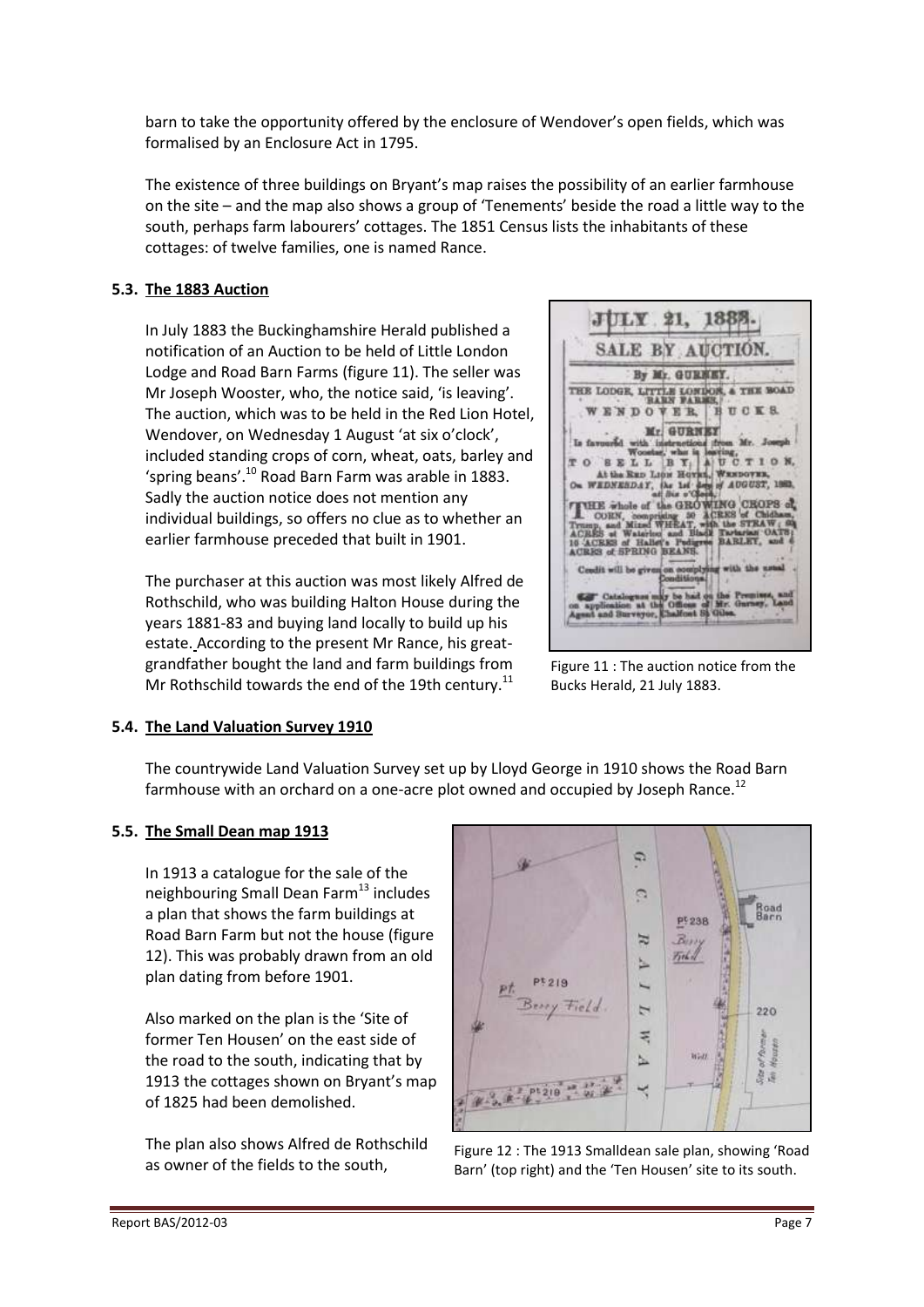confirming his purchase of Little London Lodge Farm at the 1883 auction. Over the road from 'Ten Housen' a well is marked. This is still there, though fenced off, and its capstan is in the barn at Road Barn Farm. The well is believed to have been dug by the Rothschild estate during a year when other wells ran dry, to serve their farms at Little London, Concorde, Small Dean and, presumably, Road Barn – though the latter had its own well in a shed, now fallen down, beneath a granary.<sup>14</sup>

## **5.6. More than 100 years in one family**

The present Mr Rance's great-grandfather purchased Road Barn at the end of the 19th century. One of his sons, Joseph, built the farmhouse in 1902 on land separately purchased in an adjoining field for £182 10 shillings. Three Vance brothers – Joseph, George and Vic – worked the land of both Road Barn and Little London farms in the first half of the 20th century. So one family has owned Road Barn Farm for more than 100 years.<sup>15</sup>

## **6. CONCLUSIONS**

## **6.1. Historic significance**

Road Barn Farm is embedded in the local history of Wendover, tying together threads from its medieval open fields, the turnpike road-building of 1751, the enclosure of 1795 with its development of dispersed farmsteads, the influence of the Rothschilds in the 19th century, and the decline of agriculture in the 20th. The Rance family has also held the farm for more than 100 years, providing a thread that runs through local social history.

The historic value of the buildings themselves is less easy to assess because the farmyard is heavily overgrown and the buildings cluttered, making a detailed survey difficult. However observation and documentary evidence agree that the barn most likely dates from the late 18th century, with the stables from the early 19th. The Bryant map of 1825 indicates a possible earlier farmhouse, but some site clearance would be necessary to confirm or deny this.

We believe the findings of this Report demonstrate that Road Barn Farm is a heritage asset of at least moderate value using the significance criteria in the HS2 Environmental Impact Assessment Scoping and Methodology Report (September 2012) and merits detailed investigation (see section 6.3 below).

## **6.2. The impact of HS2**

Road Barn Farm is literally in the way of the planned HS2 high-speed rail line. If the route goes ahead as currently planned, then the farm will be demolished to make way for a viaduct, 35fthigh and 750ft-long, to carry the line across the valley of Wendover Dean. The farm's destruction will be complete, a damaging loss to the historic environment of the area.

## **6.3. Recommendations**

If the route of HS2 is to go ahead as currently planned, then a full site survey is essential, before any potential demolition, including detailed surveys of farmhouse, barn and stables. An archaeological survey of the farmyard site as a whole is also necessary to identify the possible site of an earlier farmhouse, followed by excavation if appropriate.